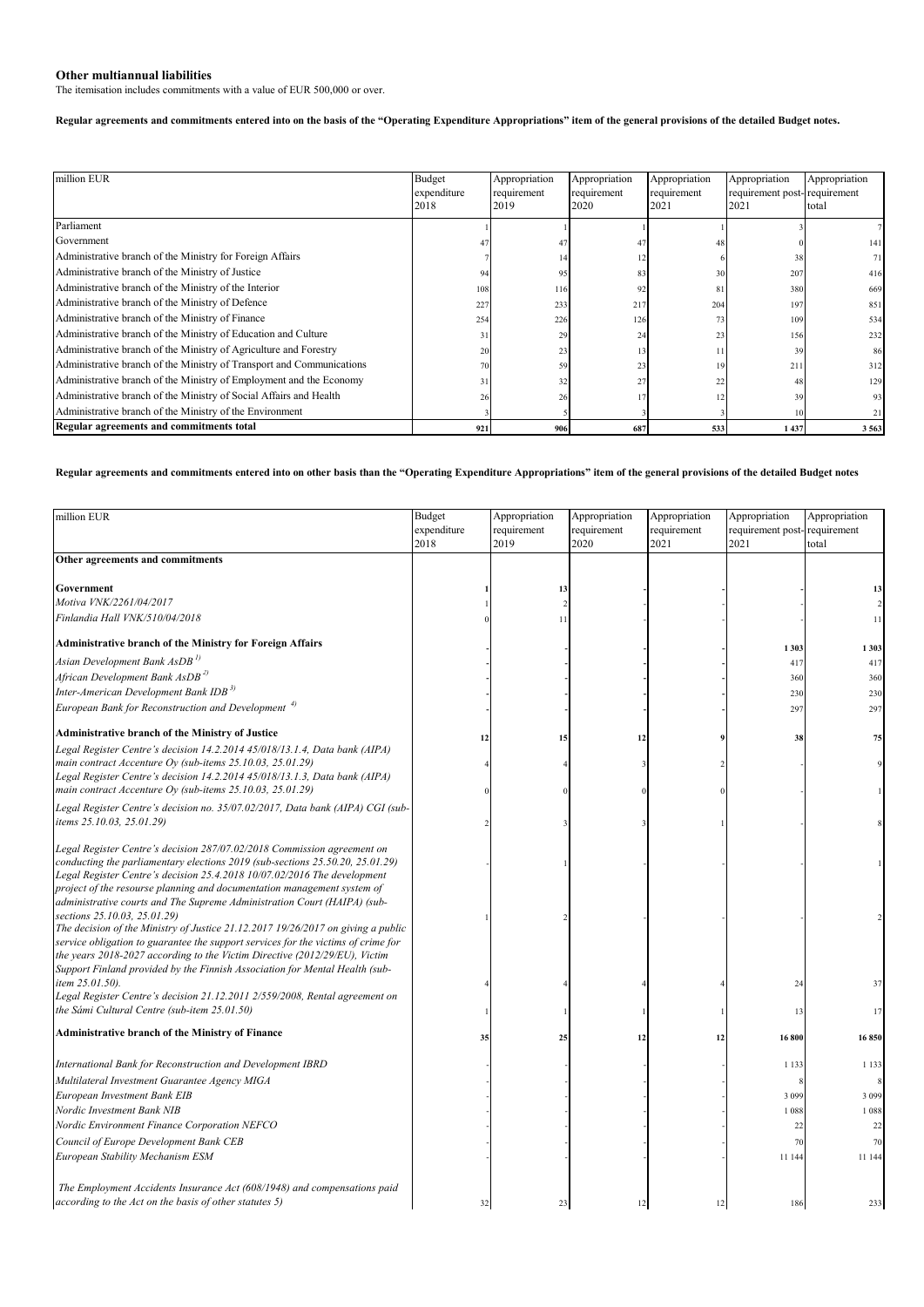| Motor liability insurance compensation paid on the basis of the Motor Liability<br>Insurance Act (279/1959) and the act on rehabilitation payable under the Motor<br>Liability Insurance Act (626/1991) 5)         |     |     |     |     |       | 11      |
|--------------------------------------------------------------------------------------------------------------------------------------------------------------------------------------------------------------------|-----|-----|-----|-----|-------|---------|
| Collective agreement on the benefit equivalent to group life insurance and<br>compensations paid according to the agreement on the basis of other statutes                                                         |     |     |     |     |       |         |
| Collateral securities, decision of Parliament on the amendment of the<br>Government's borrowing powers (739/2009)                                                                                                  |     |     |     |     | 30    | 30      |
| Value of expired and unredeemed bonds as of 31.12.2018, includes capital and<br>interest.                                                                                                                          |     |     |     |     | -11   | 11      |
| Administrative branch of the Ministry of Education and Culture <sup>6)</sup>                                                                                                                                       | 21  | 23  | 21  | 20  | 153   | 218     |
| Contributions to Unesco (decree 549/1956)<br>Central government transfer for facility costs, rental agreement of Hanaholmen                                                                                        |     |     |     |     |       |         |
| Cultural Centre                                                                                                                                                                                                    |     |     |     |     |       |         |
| Central government transfer for facility costs, Siida                                                                                                                                                              |     |     |     |     | 13    | 13      |
| Decision MV 132/005/2011 and budget 2014 1143/2013 (rental agreement for<br>the National Museum property incl. underground facilities, sub-item 29.80.20)                                                          |     |     |     |     | 25    | 38      |
| Decision MV/9/02.07.00/2013 and budget 2014 1143/2013 (Rental agreements<br>on cultural and sightseeing properties, sub-item 29.80.20)<br>Decision MV/2/02.07.00/2014 and budget 2014 1143/2013 (Rental agreements | 13  | 15  | 14  | 14  | 108   | 150     |
| on cultural and sightseeing properties, sub-item 29.80.20)<br>Decision MV/3/02.07.00/2015 and OKM 7 670/2015 (Rental agreements on                                                                                 |     |     |     |     |       |         |
| cultural and sightseeing properties, sub-item 29.80.20)                                                                                                                                                            |     |     |     |     |       |         |
| <b>Administrative branch of the Ministry of Transport and Communications</b>                                                                                                                                       | 710 | 716 | 354 | 218 | 213   | 1501    |
| The budget's sub-section 31.10.20 Basic transport infrastructure management,                                                                                                                                       |     |     |     |     |       |         |
| points 1 and 2 of the resolution<br>The budget's sub-section 31.10.77 Development of the traffic network, point 1 of                                                                                               | 703 | 700 | 353 | 218 | 213   | 1 4 8 4 |
| the resolution, 31.10.77.3.5 Sea route of Oulu<br>The budget's sub-section 31.10.77 Development of the traffic network, point 2 of                                                                                 |     |     |     |     |       |         |
| the resolution, 31.10.77.5.2 Other development planning<br>The budget's sub-section 32.50.40 Activation of local innovations and                                                                                   |     |     |     |     |       |         |
| experiments. 32.50.40.2. Kimola channel                                                                                                                                                                            |     |     |     |     |       | 14      |
| Administrative branch of the Ministry of Employment and the Economy <sup>7)</sup>                                                                                                                                  |     |     |     |     |       |         |
| Government decree on supporting projects improving the use and state of waters                                                                                                                                     |     |     |     |     |       |         |
| and water environment (714/2015) ESAELY/576/2016                                                                                                                                                                   |     |     |     |     |       |         |
| Government decree on supporting projects improving the use and state of waters<br>and water environment (714/2015) KASELY/774/2016                                                                                 |     |     |     |     |       |         |
| <b>Administrative branch of the Ministry of Social Affairs and Health</b>                                                                                                                                          |     | 10  | 10  | 10  | 10    |         |
| Communicable Diseases Act (583/1986)                                                                                                                                                                               |     | 10  | 10  |     |       |         |
| Other agreements and commitments total                                                                                                                                                                             | 790 | 804 | 410 | 270 | 18517 | 20 001  |

 $1)$  Callable capital USD 477 235 681; exchange rate EUR  $1 =$  USD 1,145, European Central Bank 31.12.2018

<sup>2)</sup> Callable capital UA 296 310 000; exchange rate SDR  $1 =$  EUR 1,214, International Monetary Fund 28.12.2018 (UA=SDR)

3) Callable capital USD 263 368 856; exchange rate EUR 1 = USD 1,145, European Central Bank 31.12.2018

4) Callable capital EUR

5) The annual appropriation requirement is an estimate of the capital value of compensation payments which are payable in the year in question on liabilities accrued at the time of calculation as of 31.12.2018.

<sup>6)</sup> Excludes liabilities from universities' rental agreements. Their total appropriation requirement is EUR 507m (transferable liability according to section 5 of the Act on the implementation of the Universities Act 559/2009). They are presented in Chapter 6 of the year-end accounts of the Annual Report.

 $^7$  According to section 18 of the Nuclear Liability Act (4884/1972, as amended by Act 581/2011), the liability of an operator of a nuclear installation situated in Finland in respect of nuclear damage caused by any single nuclear incident and suffered in Finland shall be unlimited. Under this Act, the liability of an operator of a nuclear installation situated in Finland in respect of nuclear damage caused by any single nuclear incident and suffered outside Finland shall not exceed 600 million Special Drawing Rights. An operator must take out nuclear liability insurance that covers the maximum liability of 600 million Special Drawing Rights. The Government may, in response to an application, taking into account the size and quality of the installation and the circumstances of the carriage as a whole, determine a maximum amount of liability lower than 600 million SDR but not lower than 5 million SDR. In the case of a nuclear incident in conjunction with transportation of nuclear substance, the operator's minimum liability for damage other than damage caused to the means of transport is up to 5 million SDR. The operator's maximum amount of liability shall not include any interest or any costs awarded by a court. (Section 18 as amended by Act 581/2011<br>is in force

According to section 29 of the Nuclear Liability Act, If a party that is, under this Act or the equivalent legislation of another Contracting State, entitled to compensation for nuclear damage from the operator of a nuclear installation situated in Finland shows that it has been unable to recover the compensation due from the operator's insurer, the outstanding compensation shall be paid by the State. The State's liability for<br>compens

In addition, Finland is a party to the Brussels Supplementary Convention, according to which SDR 125 million is to be made available from public funds contributed jointly by all the parties to the Convention for damage suffered on the territory of a contracting party (so-called third-tier compensation). Each country's contribution is calculated according to a pre-determined formula as specified in the Convention. The formula is based on GDP and installed nuclear capacity of 8,000 MW. According to recent calculations by the OECD, Finland's contribution to the compensation is just under 2%. Finland's share of the risk burden from exercis has been estimated as EUR 5.9 million per nuclear incident in a contracting state.

The State's liability for damage caused by outer space activity and space objects is based on the outer space treaties of the UN to which Finland committed in the 1970s. Compensation of damage caused by space objects is provided for by Article VII of the Outer Space Treaty [Treaty on principles governing the activities of states in the exploration and use of outer space, including the moon and other celestial bodies (SopS 56-57/1967)] and the Liability Convention [Convention on International Liability for Damage Caused by Space Objects (SopS 8 and 9/1977).]. According to the treaties, the state party from whose territory or facility an object is launched, is liable for damage caused by its space objects. The liabilities have so far had no practical meaning for Finland, since it has previously had no outer space activity. However, the situation has changed as the first Finnish satellites have been launched into outer space.

According to section 7 of the Act on Space Activities (63/2018), compensation for any damage caused by a space object shall be paid from State funds, with the exception of damage caused to the operator.

According to subsection 2, the State has the right to recover the compensation paid to the injured party from the operator to the extent that the operator would have been liable for the damage to the injured party under the Tort Liability Act (412/1974).